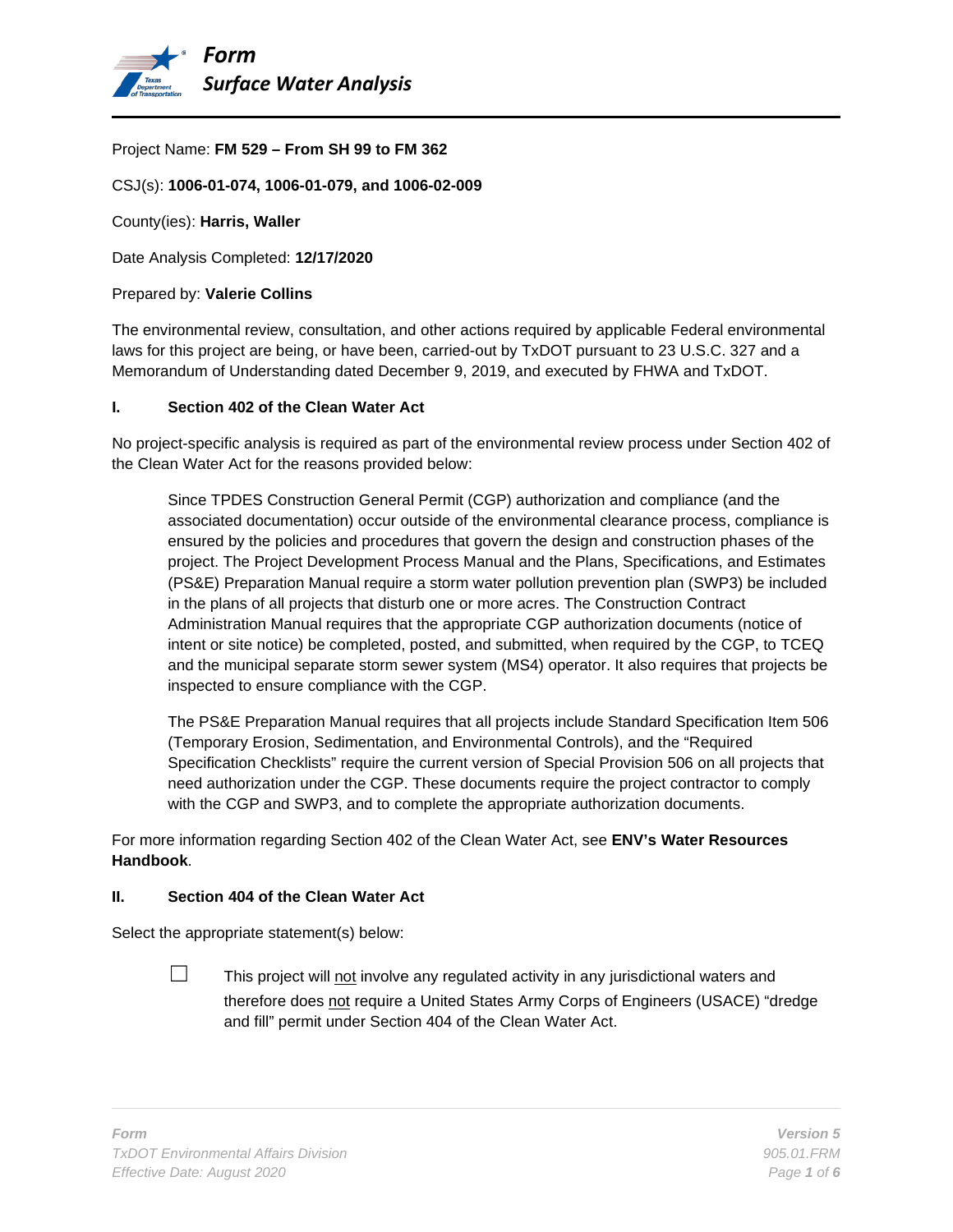$\Box$  Some or all regulated activity in jurisdictional waters will be authorized under a nonreporting nationwide permit (i.e., no pre-construction notification required). If this statement applies, indicate which non-reporting nationwide permit(s) will be used below.

Non-reporting NWP no(s): **<enter non-reporting NWP no(s)>**

 $\boxtimes$  Some or all regulated activity in jurisdictional waters cannot be authorized under a nonreporting nationwide permit; therefore, a nationwide permit with pre-construction notification, individual permit, letter of permission, or regional general permit will be required.

For more information regarding Section 404 of the Clean Water Act, see **ENV's Water Resources Handbook**.

# **III. Section 14 of the Rivers and Harbors Act (33 USC 408)**

No project-specific analysis is required as part of the environmental review process under Section 14 of the Rivers and Harbors Act (33 USC 408) ("Section 408") for the reasons provided below:

Any project that involves alterations to, or will temporarily or permanently occupy or use, a USACE federally authorized civil works project (e.g., sea walls, bulkheads, reservoirs, levees, wharfs, or other federal civil works projects, or associated federal land (fee simple) or easements) will require USACE authorization under Section 408 prior to construction of the project. Obtaining any required authorization under Section 408 from the USACE is generally handled by hydraulic and/or design engineers. For any project that requires authorization under both Section 404 and Section 408, the Section 404 authorization cannot be issued until the Section 408 authorization is issued.

For more information regarding Section 408, see **ENV's Water Resources Handbook**.

## **IV. Section 303(d) of the Clean Water Act**

For a CE project, no project-specific analysis is required as part of the environmental review process under Section 303(d) of the Clean Water Act for the reasons provided below:

To date, TCEQ has not identified (through either a total maximum daily load (TMDL) or the review of projects under the TCEQ MOU) a need to implement control measures beyond those required by the construction general permit (CGP) on road construction projects. Therefore, compliance with the project's CGP, along with coordination under the TCEQ MOU for certain transportation projects, collectively meets the need to address impaired waters during the environmental review process. As required by the CGP, the project and associated activities will be implemented, operated, and maintained using best management practices to control the discharge of pollutants from the project site.

For an EA or EIS project, further analysis regarding impaired waters is required under TxDOT's MOU with TCEQ for inclusion in the body of the environmental assessment or environmental impact statement. To do this further analysis, determine whether the project is located within five linear miles (not stream miles) of, is within the watershed of, and drains to, an impaired assessment unit under Section 303(d) of the federal Clean Water Act.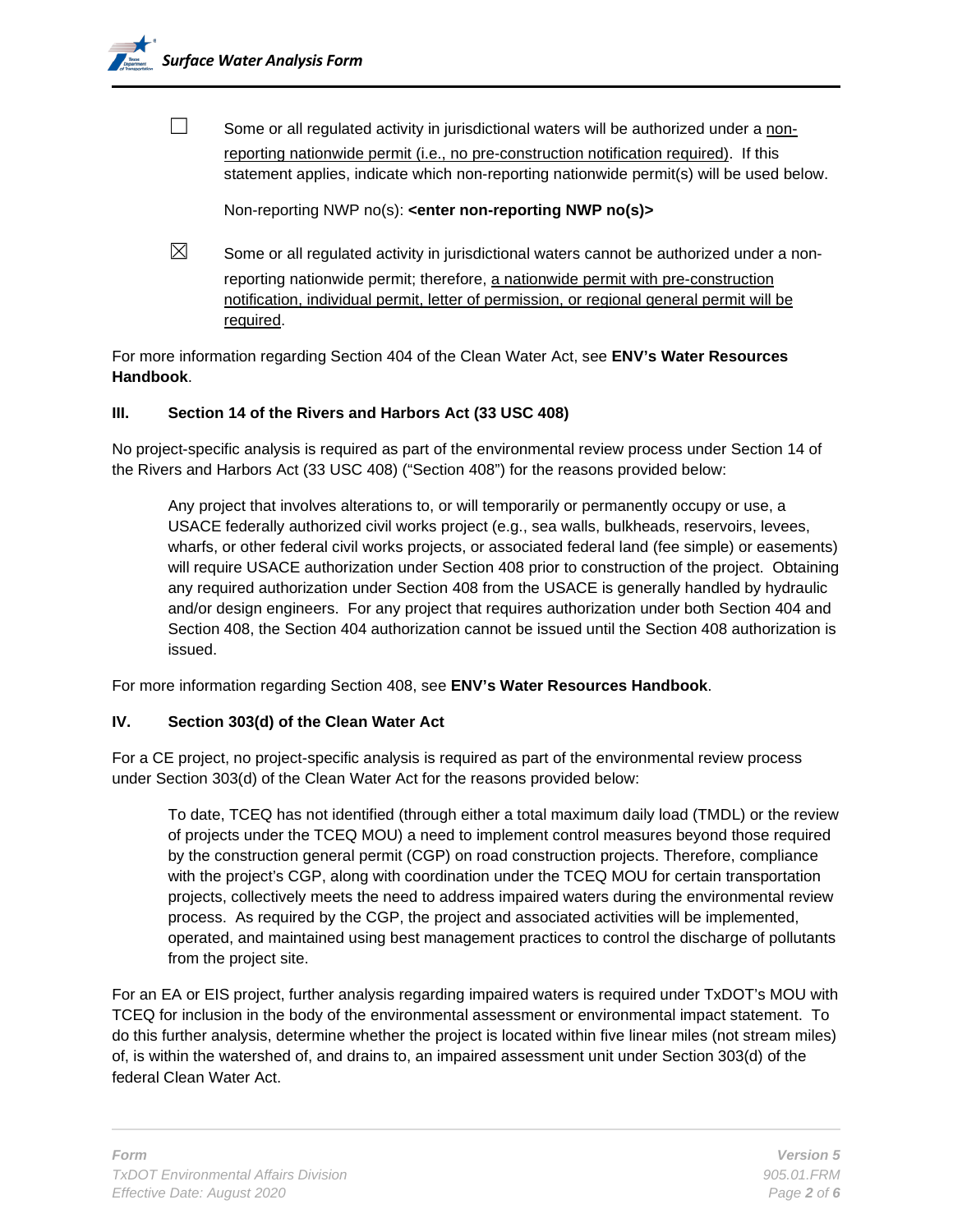For an EA or EIS project only, provide the date of the Section 303(d) list consulted: **<enter date, for EAs and EISs only>**

For an EA or EIS project only, check the appropriate box below:

- $\Box$  This project is not located within five linear miles (not stream miles) of, is not within the watershed of, or does not drain to, an impaired assessment unit under Section 303(d) of
	-
- the federal Clean Water Act.  $\Box$  This project is located within five linear miles (not stream miles) of, is within the

watershed of, and drains to, an impaired assessment unit under Section 303(d) of the

federal Clean Water Act.

For an EA or EIS project only, if the second box is checked, fill-in the table below for any impaired assessment units within five miles of the project and within the same watershed as the project:

| Watershed               | <b>Segment name</b>     | <b>Segment number</b>   | <b>Assessment unit</b><br>number |
|-------------------------|-------------------------|-------------------------|----------------------------------|
| <enter text=""></enter> | <enter text=""></enter> | <enter text=""></enter> | <enter text=""></enter>          |
| <enter text=""></enter> | <enter text=""></enter> | <enter text=""></enter> | <enter text=""></enter>          |
| <enter text=""></enter> | <enter text=""></enter> | <enter text=""></enter> | <enter text=""></enter>          |
| <enter text=""></enter> | <enter text=""></enter> | <enter text=""></enter> | <enter text=""></enter>          |
| <enter text=""></enter> | <enter text=""></enter> | <enter text=""></enter> | <enter text=""></enter>          |
| <enter text=""></enter> | <enter text=""></enter> | <enter text=""></enter> | <enter text=""></enter>          |

For more information regarding Section 303(d) of the Clean Water Act, see **ENV's Water Resources Handbook**.

## **V. General Bridge Act/Section 9 of the Rivers and Harbors Act**

Select the appropriate statement below:

- $\boxtimes$  This project will not require a permit, bridge lighting authorization, or exemption from the United States Coast Guard under Section 9 of the Rivers and Harbors Act, which outlines the requirements for approval to construct dams, dikes, bridges, or causeways in or over a navigable waterway.
- $\Box$  This project will require a permit, bridge lighting authorization, or exemption from the United States Coast Guard under Section 9 of the Rivers and Harbors Act, which outlines the requirements for approval to construct dams, dikes, bridges, or causeways in or over a navigable waterway.

For more information regarding the General Bridge Act/Section 9 of the Rivers and Harbors Act, see **ENV's Water Resources Handbook**.

## **VI. Section 10 of the Rivers and Harbors Act**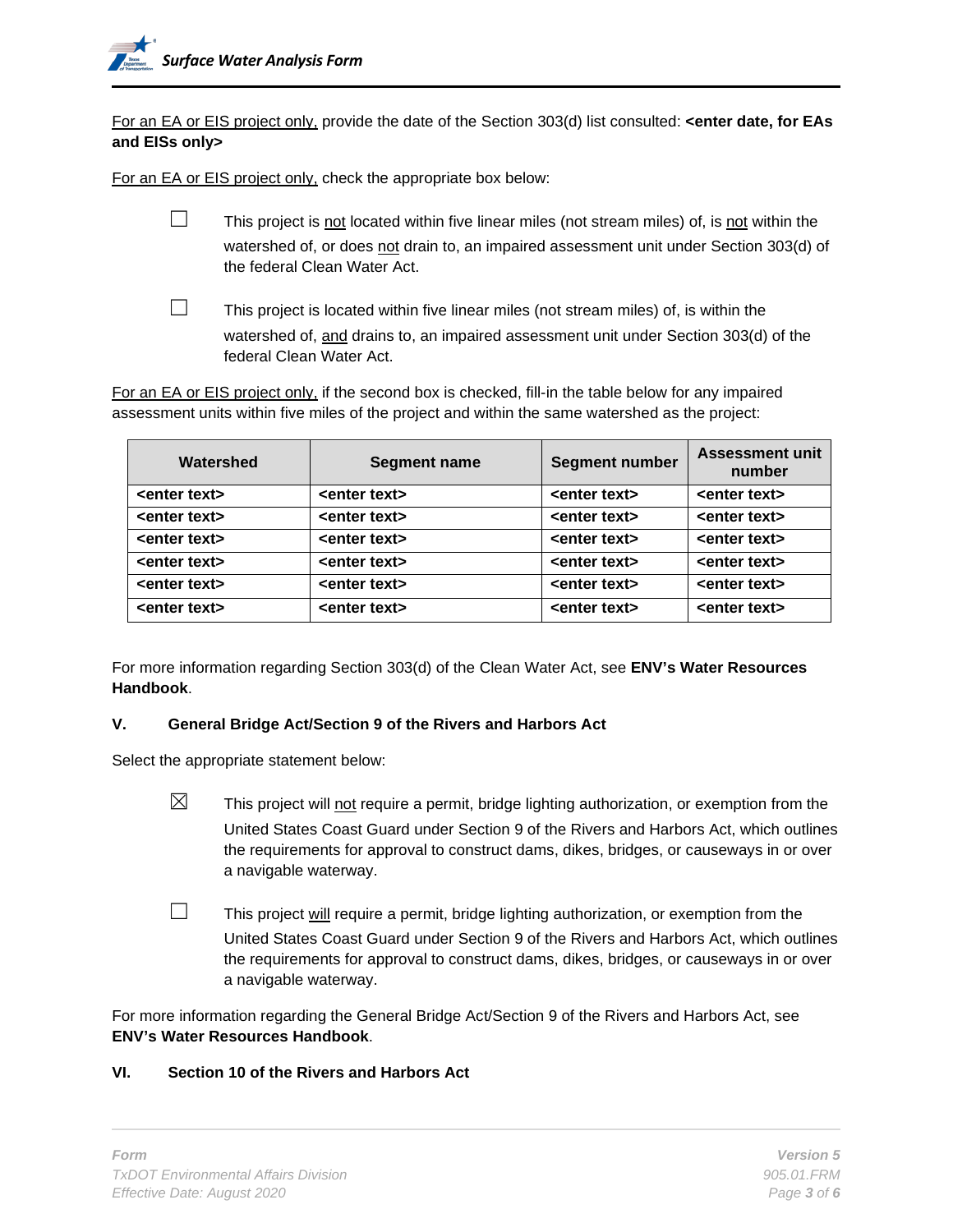Select the appropriate statement(s) below:

- $\boxtimes$  This project does not require authorization from the USACE under Section 10 of the Rivers and Harbors Act, which outlines the requirements for approval to construct smaller structures in a navigable waterway.
- $\Box$  This project does require authorization from the USACE under Section 10 of the Rivers and Harbors Act. Some or all regulated activity in a navigable waterway will be authorized under a non-reporting nationwide permit (i.e., no pre-construction notification required). If this statement applies, indicate which non-reporting nationwide permit(s) will be used below.

Non-reporting NWP no(s): **<enter number or numbers of any non-reporting NWPs used>**

 $\Box$  This project does require authorization from the USACE under Section 10 of the Rivers and Harbors Act. Some or all regulated activity in a navigable waterway cannot be authorized under a non-reporting nationwide permit; therefore, a nationwide permit with pre-construction notification, individual permit, letter of permission, regional general permit, or individual Section 10 permit will be required.

For more information regarding Section 10 of the Rivers and Harbors Act, see **ENV's Water Resources Handbook**.

### **VII. Section 401 of the Clean Water Act**

No project-specific analysis is required as part of the surface water analysis under Section 401 of the Clean Water Act for the reasons provided below:

For a project that will use a NWP under Section 404 or Section 10, regardless of whether the NWP is non-reporting (i.e., assumed) or reporting (i.e., requires submittal of a PCN), TxDOT complies with Section 401 of the Clean Water Act by implementing TCEQ's conditions for NWPs. For projects that require authorization under Section 404 or Section 10 beyond a NWP, TxDOT complies with Section 401 of the Clean Water Act by including a Tier I or Tier II checklist (depending upon the amount of disturbance/impact) in the individual permit, letter of permission, or regional general permit application that is submitted to the USACE, and then complying with the conditions of the Tier I or Tier II checklist.

For more information regarding Section 401 of the Clean Water Act, see **ENV's Water Resources Handbook**.

### **VIII. Executive Order 11990, Protection of Wetlands**

Select the appropriate statement below:



 $\Box$  This project is not federally funded and therefore is not subject to Executive Order 11990, Protection of Wetlands.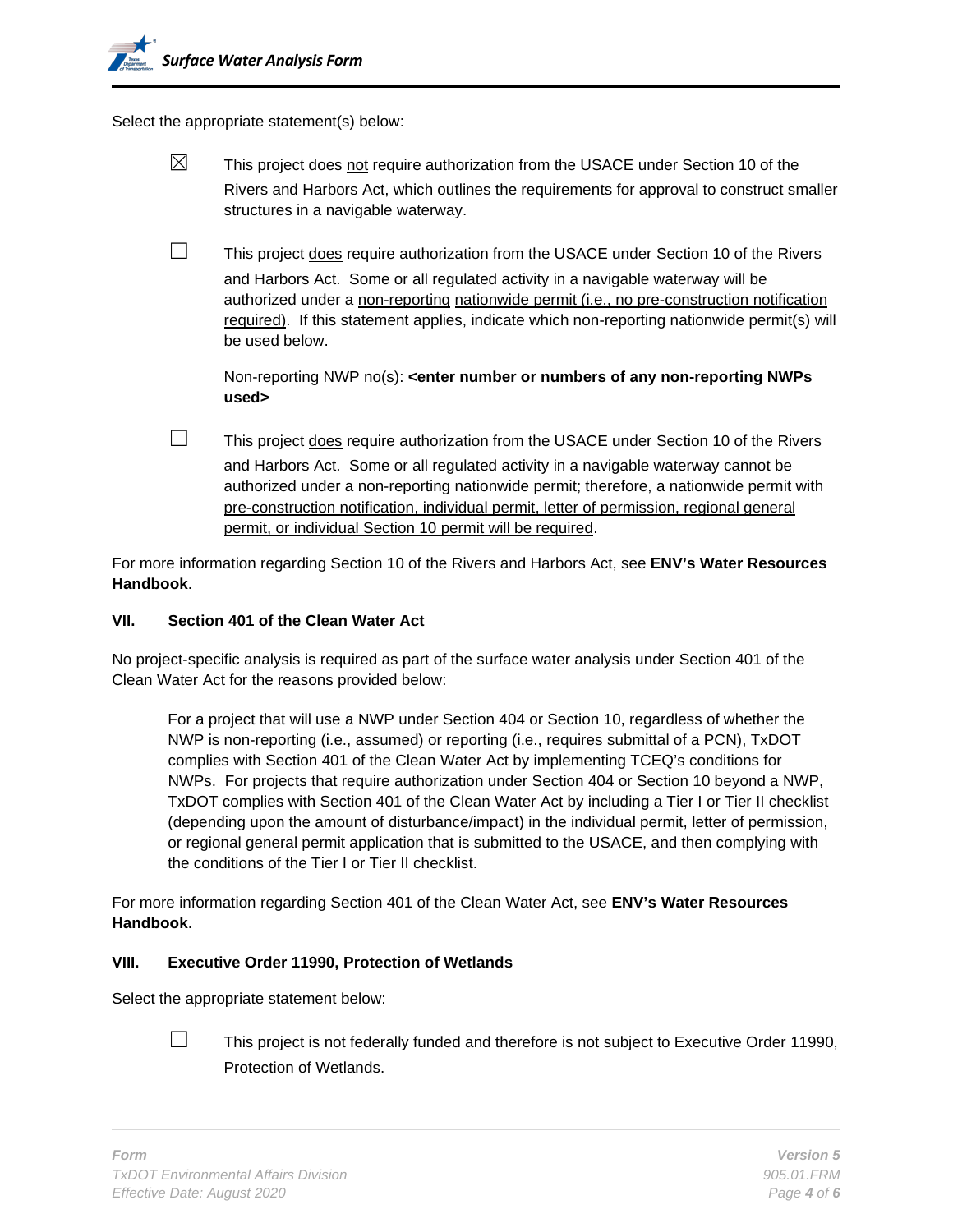- $\Box$  This project is federally funded and therefore is subject to Executive Order 11990, Protection of Wetlands, and will not involve construction in any wetlands.
- $\boxtimes$  This project is federally funded and therefore is subject to Executive Order 11990, Protection of Wetlands, and will involve construction in one or more wetlands. Explanation of how the project will comply with Executive Order 11990 is provided below.

Explanation of why there is no practicable alternative to such construction:

**Wetlands occur along the existing roadside. The proposed roadway expansion would be expected to impact these wetlands.**

Explanation of how the project includes all practicable measures to minimize harm to wetlands:

**To the extent practicable, the proposed project would minimize adverse impacts to wetlands.**

For more information regarding Executive Order 11990, Protection of Wetlands, see **ENV's Water Resources Handbook**.

### **IX. Executive Order 11988, Floodplain Management**

No project-specific analysis is required as part of the environmental review process under Executive Order 11988, Floodplain Management for the reasons provided below:

The department implements this Executive Order on a programmatic basis through its Hydraulic Design Manual. Design of this project will be conducted in accordance with the department's Hydraulic Design Manual. Adherence to the TxDOT Hydraulic Design Manual ensures that this project will not result in a "significant encroachment" as defined by FHWA's rules implementing Executive Order 11988 at 23 CFR 650.105(q).

For more information regarding Executive Order 11988, Floodplain Management, see **ENV's Water Resources Handbook**.

### **X. Drinking Water Systems**

No project-specific analysis is required as part of the environmental review process for drinking water systems for the reasons provided below:

In accordance with TxDOT's Standard Specifications for Construction and Maintenance of Highways, Streets and Bridges (Item 103, Disposal of Wells), any drinking water wells would need to be properly removed and disposed of during construction of the project.

### **XI. Resources Consulted**

Indicate which resources were consulted/actions were taken to make the surface water determinations recorded in this form (DO NOT ATTACH TO THIS FORM OR UPLOAD TO ECOS ANY RESOURCES CONSULTED – JUST CHECK THE APPROPRIATE BOX(ES)):

☒ Aerial Photography (list dates mm/yyyy): 10/2017, 11/2019